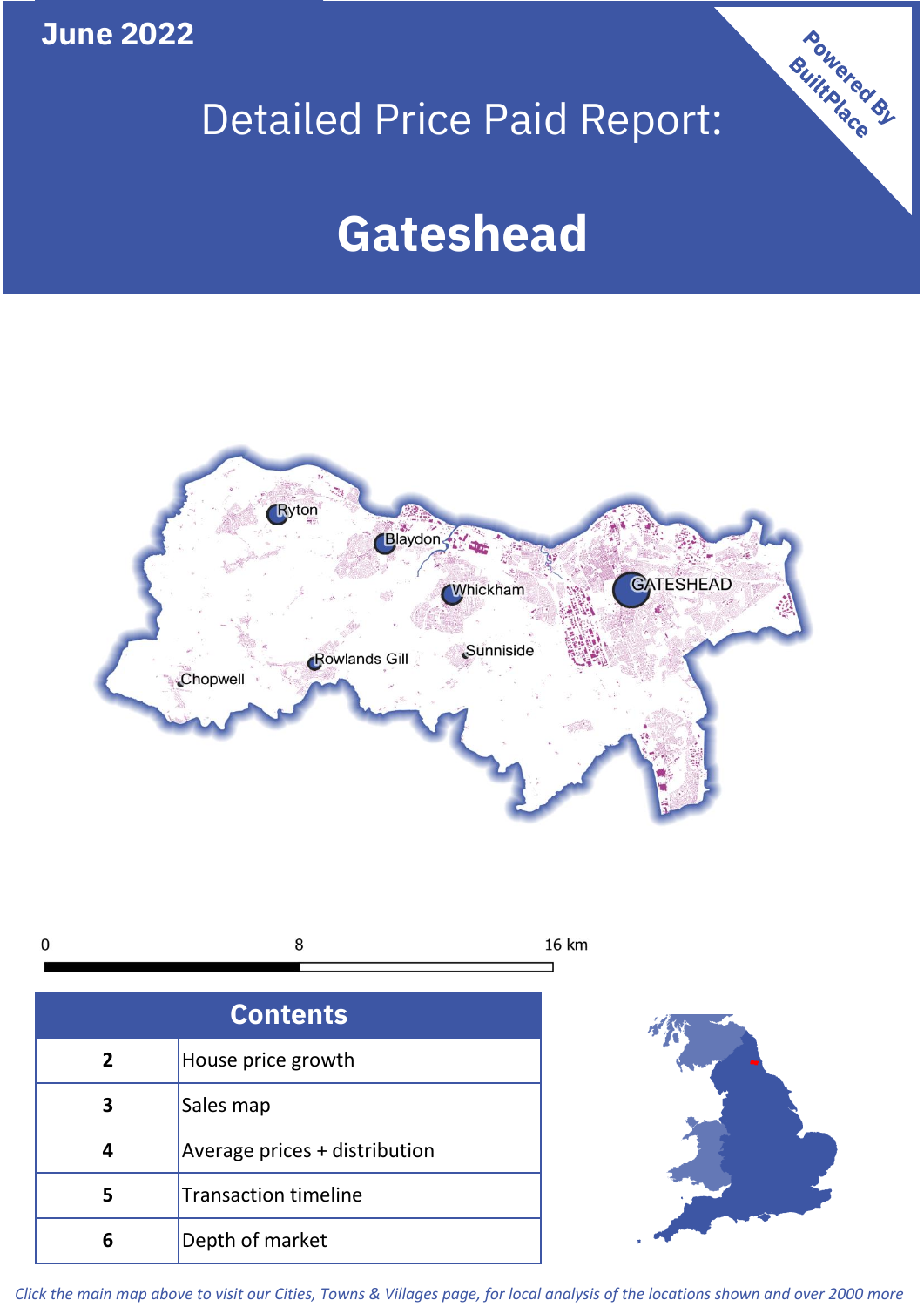## **Headline Data**

|                     | <b>Current level</b> | 3 month | <b>Annual</b> | 5 year  | 10 year |
|---------------------|----------------------|---------|---------------|---------|---------|
| <b>House prices</b> | £148,534             | 1.6%    | 3.8%          | 16.6%   | 29.3%   |
| <b>Transactions</b> | 2,601                | $-7.7%$ | 12.2%         | $-3.8%$ | 34.3%   |

## **House Price Growth (April 2022 data)**

#### *Annual Change in House Prices*



House prices in Gateshead grew by 3.8% in the 12 months to April 2022 (based on 3-month smoothed data). By comparison national house prices grew by 10.7% and prices in the North East grew by 9.5% over the same period.

Gateshead house prices are now 4.9% above their previous peak in 2007, compared to +11.2% for the North East and +52.9% across England.



#### *Year-To-Date Change in House Prices, December to April*

Local prices have grown by 0.7% in 2022 so far, compared to growth of 0.9% over the same period last year.

#### *Source: OS OpenData; UK House Price Index (Contains HM Land Registry data © Crown copyright)*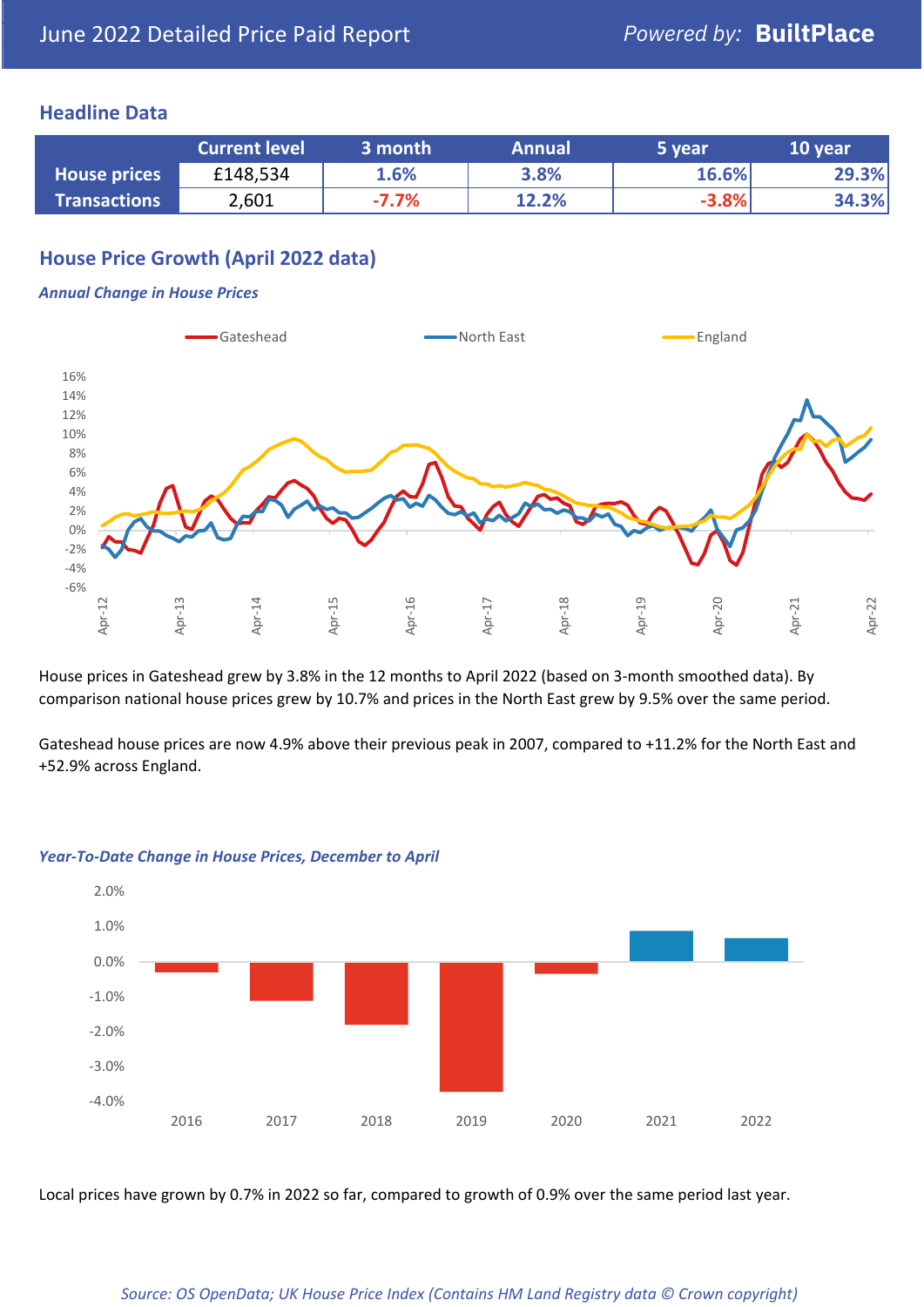# **House Price Map**

*12 months to April 2022*



*Each point is one postcode, coloured by the average value relative to all sales in this local authority (price bands are LA-specific quintiles).*

# **Map Key**

| Min      | Max      |                            |
|----------|----------|----------------------------|
| Up to    | £90,000  | 1st quintile / lowest 20%  |
| £90,000  | £117,000 | 2nd quintile               |
| £117,000 | £149,000 | 3rd quintile               |
| £149,000 | £205,000 | 4th quintile               |
| £205,000 | and over | 5th quintile / highest 20% |

*Source: OS OpenData; UK House Price Index (Contains HM Land Registry data © Crown copyright)*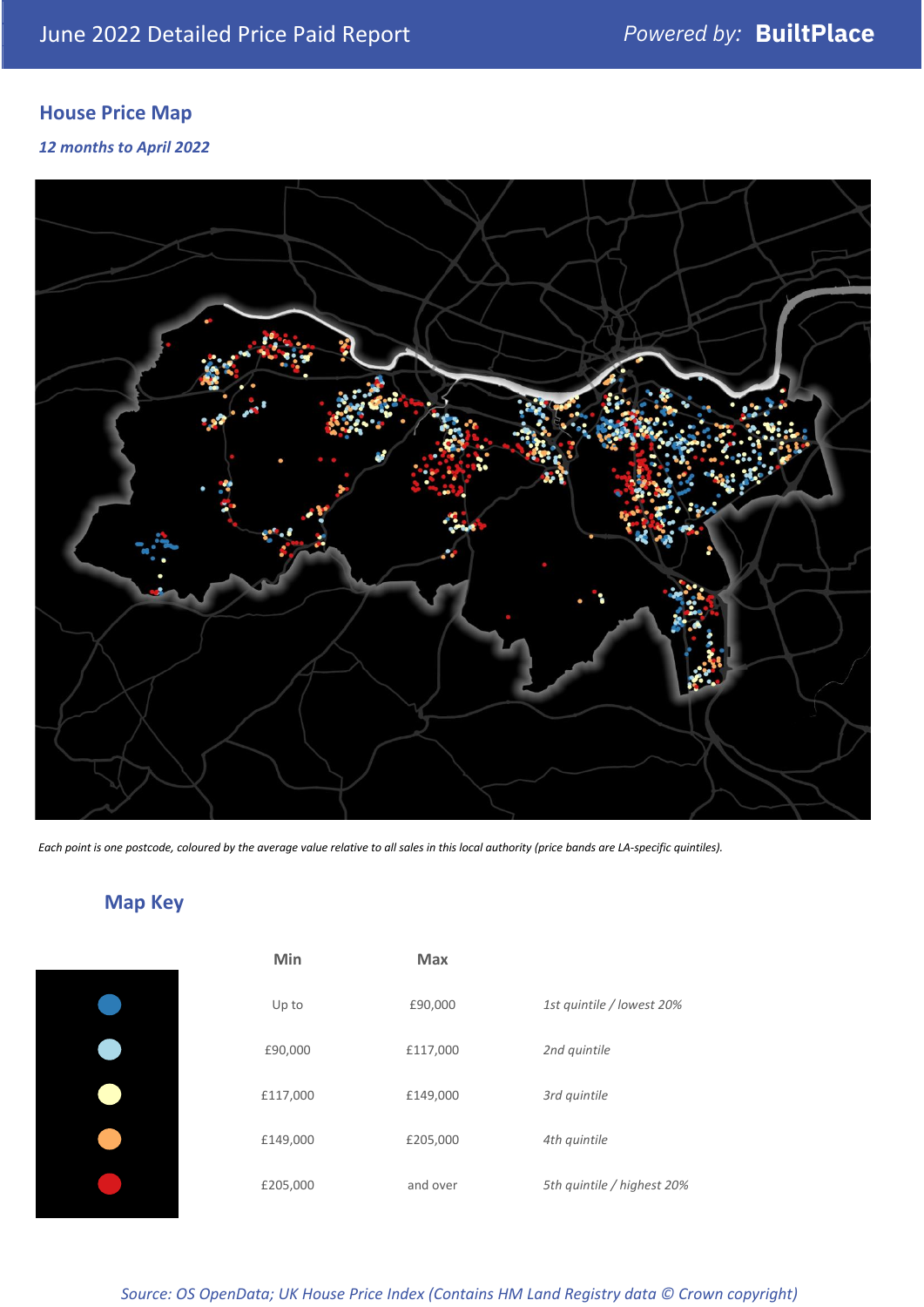## **Average House Price by Property Type**

### *12 months to April 2022*



|                 | <b>New</b>           | <b>Second hand</b> |  |  |
|-----------------|----------------------|--------------------|--|--|
| <b>Flat</b>     | No recorded<br>sales | £98,005            |  |  |
| <b>Terraced</b> | £128,318             | £132,936           |  |  |
| Semi-detached   | £209,710             | £164,185           |  |  |
| <b>Detached</b> | £338,631             | £303,488           |  |  |

## **House Price Distribution by Year**

*All properties, by price band and calendar year (2020 = year to date)*

|                    | 1997 | 2002 | 2007 | 2012 | 2017 | 2019 | 2020 |
|--------------------|------|------|------|------|------|------|------|
| <b>Under £100k</b> | 96%  | 80%  | 34%  | 38%  | 34%  | 27%  | 31%  |
| £100-200k          | 3%   | 18%  | 56%  | 49%  | 48%  | 49%  | 53%  |
| E200-300k          | 0%   | 2%   | 8%   | 10%  | 13%  | 15%  | 13%  |
| £300-400k          | 0%   | 0%   | 2%   | 2%   | 3%   | 6%   | 2%   |
| £400-500k          | 0%   | 0%   | 0%   | 0%   | 1%   | 2%   | 1%   |
| <b>£500k-1m</b>    | 0%   | 0%   | 0%   | 0%   | 1%   | 1%   | 1%   |
| £1-2m              | 0%   | 0%   | 0%   | 0%   | 0%   | 0%   | 0%   |
| <b>Over £2m</b>    | 0%   | 0%   | 0%   | 0%   | 0%   | 0%   | 0%   |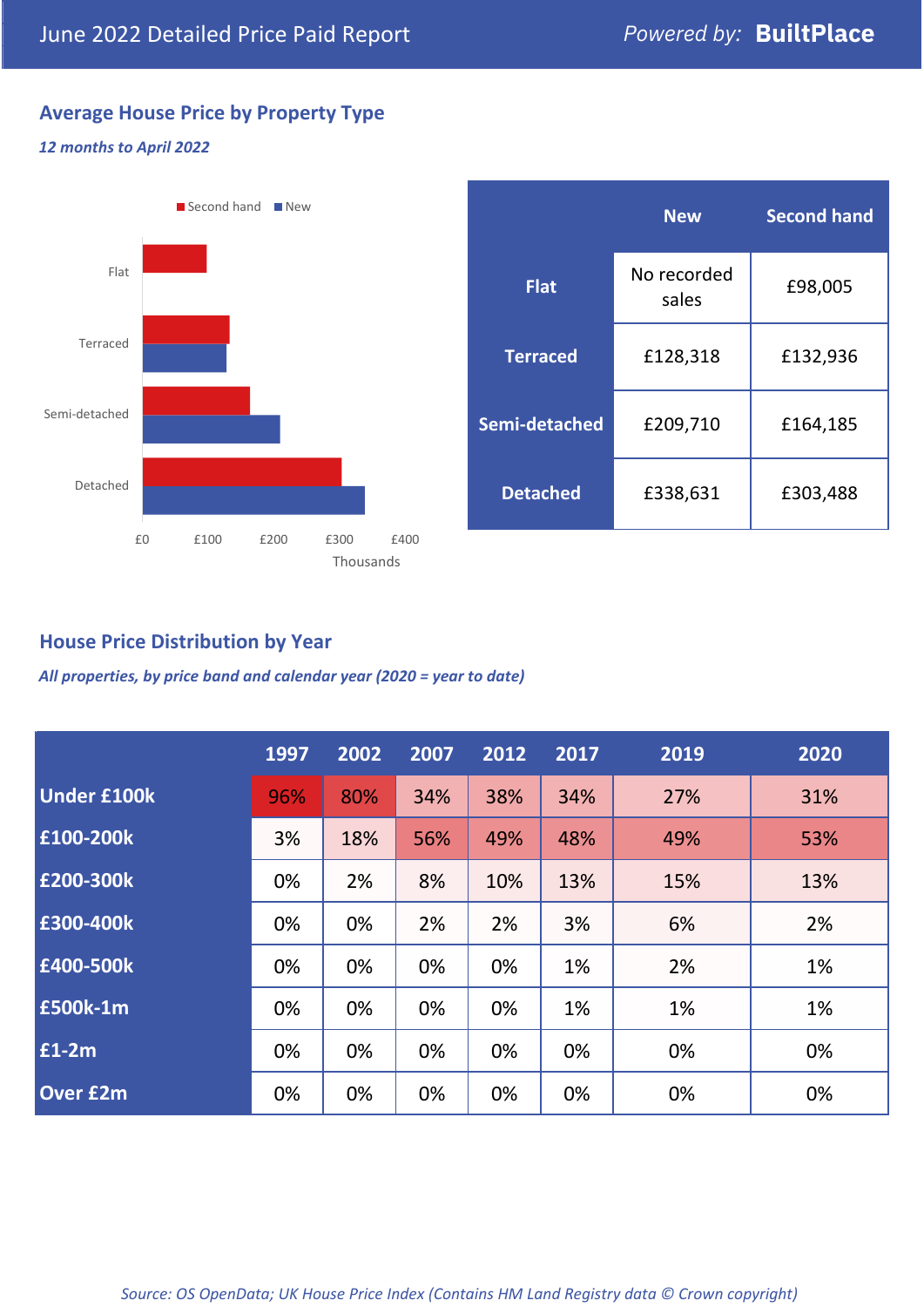## **Transactions (February 2022 data)**

*Annual Transactions, Indexed (2001-05 average = 100)*



There were 2,601 transactions in Gateshead during the 12 months to February 2022. This is 60% of the average from 2001-05 and suggests activity is significantly below pre-downturn levels.

Transactions in Gateshead have fallen by 5.6% since 2014, compared to changes of +3.7% for North East and -7.7% for England.



#### *Cash and New Build Sales as % of Total, by Year*

*Note: The data on this page EXCLUDES transactions identified as transfers under a power of sale/repossessions, buy-to-lets (where they can be identified by a mortgage), and transfers to non-private individuals - i.e. it comprises only Land Registry 'A' data.*